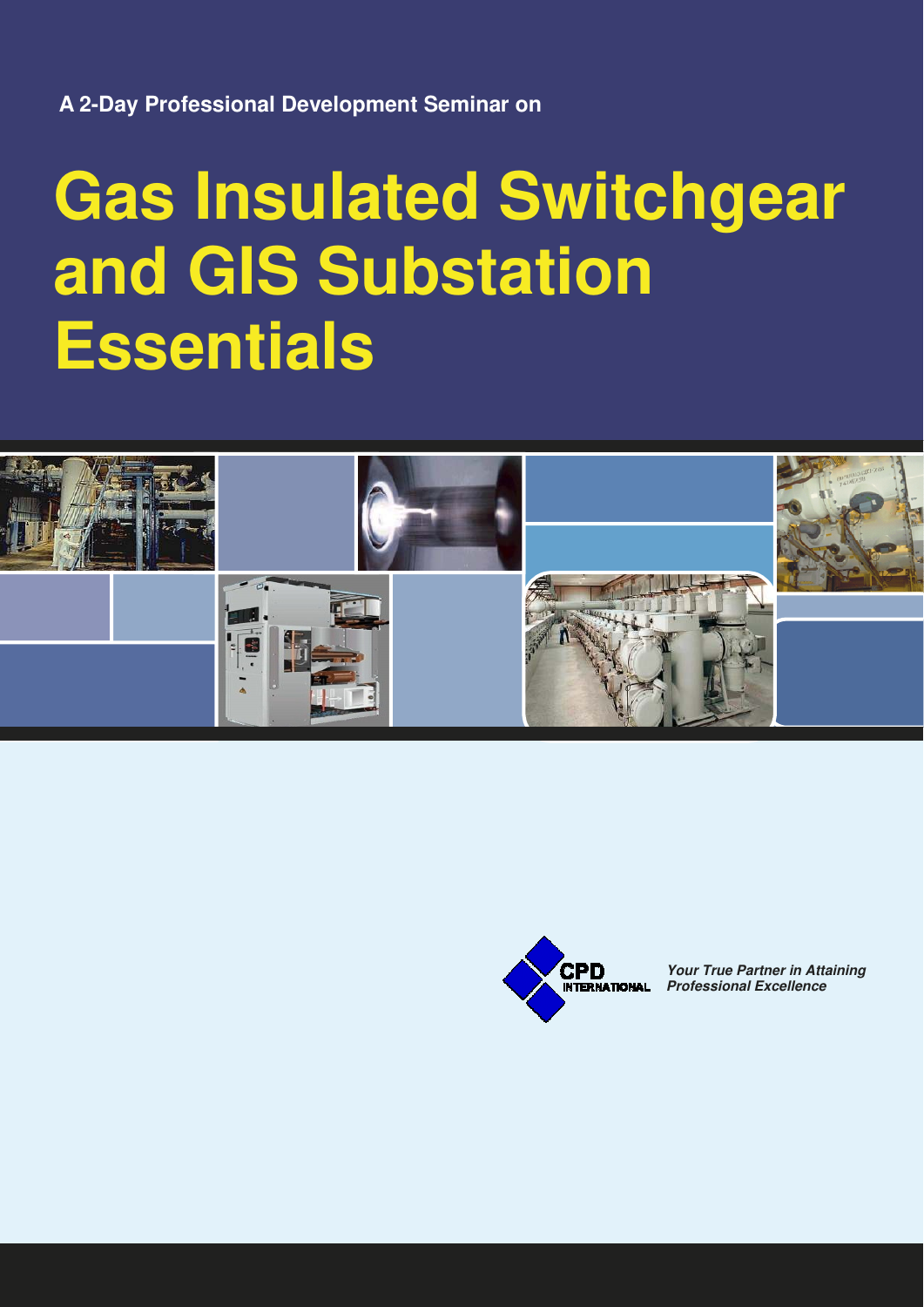## **Overview**

There is a continuous increase in the application of Gas Insulated Switchgear (GIS) into Electric Power Transmission and Distribution substations. Gas Insulated Switchgear is the most modern form of High Voltage Switchgear. The superior dielectric and arc quenching properties of the  $SF<sub>6</sub>$  gas allow a substantial reduction in the size of the switchgear. GIS substations can therefore be smaller than conventional air-insulated substations. In a GIS, the active parts are metal enclosed and this increases the safety and reliability of the substation. Since the development of the first gas insulated switchgear in the late sixties, GIS technology has been used in both MV and HV switchgear.

This seminar aims to provide an overview of the most technical issues regarding GIS from both a manufacturer and user perspective. It is intended to assist engineers involved in the design, specification, installation, testing and maintenance of Gas Insulated Switchgear and substations. It covers many of the relevant topics in Gas Insulated Switchgear technology such as the understanding of the design and operation of the switchgear elements e.g. the Circuit Breaker, Disconnectors and Earth-Switches. The course also addresses GIS substation topics such as installation, substation design, insulation coordination, grounding, testing and condition monitoring.

# **Course Leader's Profile**

**Dr Jose Lopez-Roldan** received his M.Sc. and Ph.D. degrees in Electrical Engineering from the University of Barcelona in 1993 and 1997 respectively. During his PhD studies he was visiting-researcher at the R&D centers of Ontario-Hydro (Toronto), Schneider-Electric (Grenoble) and EDF (Paris) where he did research on Electrical Insulation of High Voltage Switchgear.



He worked at VA TECH-Reyrolle in the UK from 1996 to 2000 as a senior engineer engaged in

the development of Gas Insulated Switchgear. He joined Pauwels in Belgium in 2000 as R&D project manager in the Transformer division and from 2002 to 2006 as engineering manager of the Projects division, responsible of the engineering of substations. He moved to Australia in 2006 to work for Powerlink Queensland, where he acts as Principal Consultant in Gas Insulated Switchgear. All those professional experiences working for manufacturers, contractors and utilities have provided him with a privileged perspective of the GIS technology.

Jose has co-authored more than 30 papers in High Voltage Switchgear, Substations and Electrical Insulation. He is a senior member of the IEEE and the international working groups of the CIGRE D1.03 (Insulating gases) and A3.24 (Internal arc and current withstand in HV equipment). He is lecturing on circuit breakers and switchgear at the Queensland University of Technology (QUT).

# **Who Should Attend?**

Technical personnel who are involved in the design, installation, operation and maintenance of Gas Insulated Switchgear (GIS) and GIS Substations, such as

- ◊ Power System Planners
- ◊ Electrical Engineers
- ◊ Power System Managers and Technical Officers
- ◊ Construction and Project Managers
- ◊ Power System O&M Engineers
- ◊ Power System Consultants